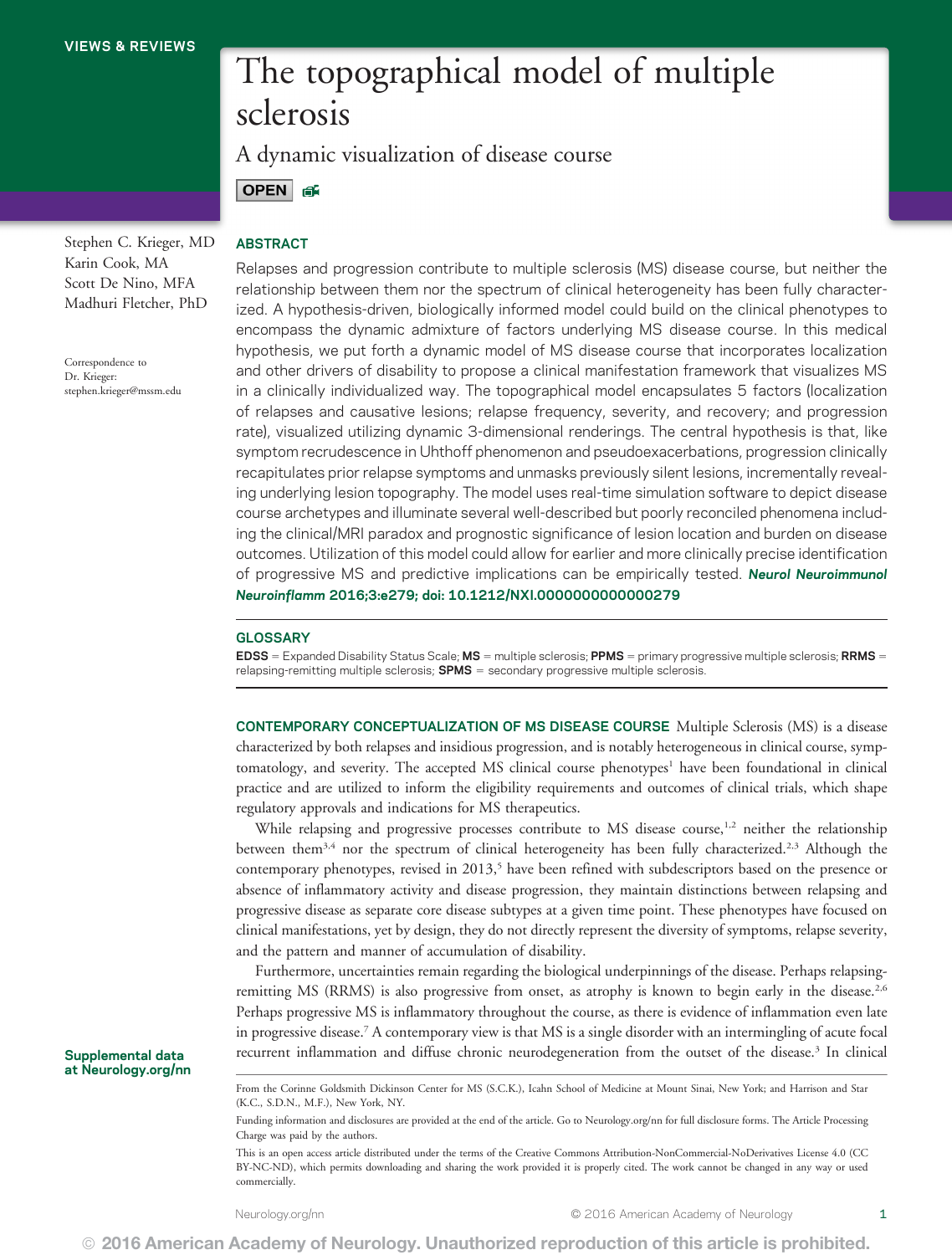practice, the line between relapsing and progressive MS is not always discrete. In one study, we found a mean period of diagnostic uncertainty of 4.3 years during the transition from RRMS to secondary progressive MS (SPMS), highlighting that there is no way to clinically determine a precise moment of transition between these 2 categories.<sup>8</sup> A dynamic model of MS disease course must visualize this admixture of relapsing and progressive aspects of the disease in a way that remains true to MS clinical phenomenology, while also capturing the clinical variability manifested by individual patients.

THE TOPOGRAPHICAL MODEL OF MS AND THE RECAPITULATION HYPOTHESIS The topographical model of MS described in this medical hypothesis builds directly on the 2013 clinical course revisions' delineation of relapse activity and progression as distinct processes coexisting in parallel.<sup>5</sup> As a unified visualization of disease course, this new model illustrates the interplay of relapses and progression in MS across the entire range of disease course depictions, including the transitions between clinical phenotypes. The model provides a clinical manifestation framework through which disease course may be better understood.

Central to this model is the observation that *pro*gression clinically recapitulates a patient's prior relapse symptoms and unmasks previously clinically silent lesions, incrementally manifesting above the clinical threshold a patient's underlying "disease topography." The recapitulation hypothesis central to this new clinical framework may better elucidate the drivers of disability accumulation and could allow for earlier and more clinically precise identification of progressive MS. A novel contribution of this model is to depict both the location and severity of an individual patient's lesions in the form of a topographical map of MS disease burden, explicating the clinical heterogeneity inherent to the disease. It is important to acknowledge that this model does not attempt to address or answer unresolved questions about the underlying immunologic or pathologic bases of the disease. Indeed, the model is designed to encapsulate and depict clinical course while remaining agnostic to, and not predicated on assumptions regarding, currently unreconciled questions<sup>2</sup> of MS pathogenesis and etiology.

Fundamental assumptions and variables. The topographical model of MS visualizes the CNS as a pool divided into 3 basic anatomical regions with increasing amounts of functional reserve. MS lesions are represented as topographical peaks that rise up from the pool base. Localization of lesions is visualized by plotting lesions on an anatomical grid with lateralization grouped across the 3 key regions: (1) the spinal cord and optic nerves occupy the shallow end, (2) the brainstem and cerebellum comprise the middle; and (3) the cerebral hemispheres constitute the deep end of the pool.

The water itself represents neurologic functional capacity: in essence, the compensatory ability of the nervous system that keeps regions of damage "submerged." Functional reserve is thus a "fluid" construct, variable over time, and subject to periods of depletion (during fever or concurrent illness), renewal, and decline over the long-term disease course to a variable degree. The water's surface depicts the clinical threshold: those peaks that cross above the threshold upon formation cause clinical relapses; those topographical peaks below the surface are seen as clinically silent lesions on MRI. Depending on extent of relapse recovery, a topographical peak that crosses the threshold may recede again beneath the water's surface, or remain above the clinical threshold, leaving residual deficits. Progression is depicted as the slowly declining water level, representing a gradual depletion of functional capacity, and revealing clinical symptoms referable to the underlying disease topography.

To express the heterogeneity of clinical course and varied prognostic outcomes, the model design encapsulates 5 variable factors: localization of relapses and causative lesions; relapse frequency, severity, and recovery; and progression rate (table).

The selection of these factors is predicated on studies showing that lesion characteristics are crucial to symptoms and clinical course, with implications for prognosis and disability on the basis of their localization (e.g., spinal cord and brainstem) $9-13$ ; their severity (e.g., T1 black holes)<sup>14</sup>; and their recovery.<sup>15-18</sup> By adjusting these factors, this model is able to visualize a wide range of disease course patterns and severity outcomes.15 To visualize disease course over time and demonstrate disease variability, the model was created in a real-time simulation software environment to dynamically vary these disease parameters.

Model visualization. The topographical model of MS builds on the existing phenotype categories to dynamically visualize a model of disease course continuum. The key proposition, that clinical signs and disability in MS can be driven by a specific relationship between focal lesion formation and the generalized loss of CNS reserve, is depicted in the visual model as topographical peaks emerging above the clinical threshold, both acutely upon initial formation (relapse) and insidiously as the threshold itself declines (progression) (figure 1).

Lesions arising from the more eloquent shallow end cross the clinical threshold more readily than those arising from the deep end.<sup>19</sup> This is consistent with the relative predilection for partial myelitis, optic neuritis, and brainstem syndromes that typify MS relapses.9,10 A top view of the model emphasizes lesion location and distribution, akin to an MRI (figure 2).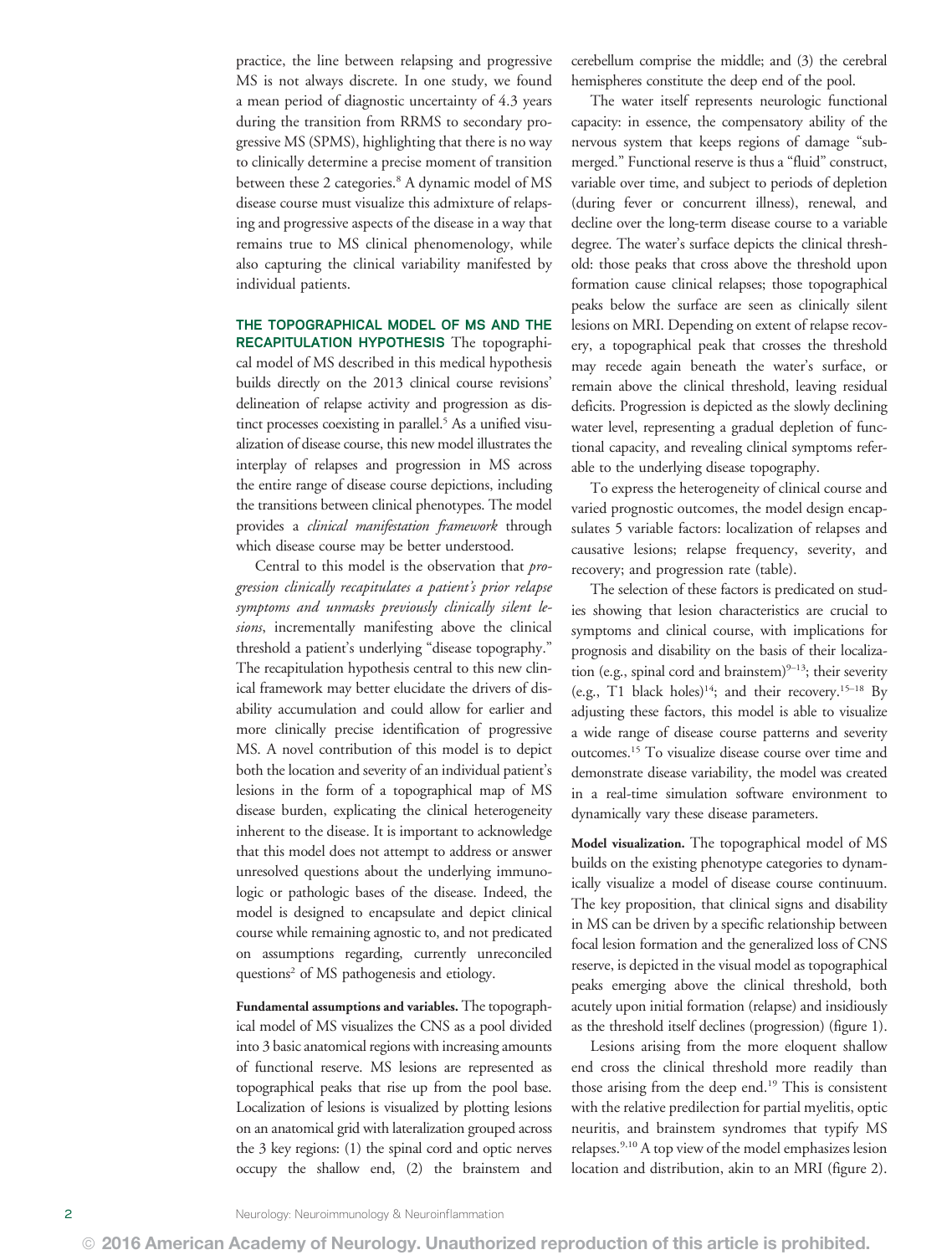| Table<br>Five variable factors in the topographical model of multiple sclerosis |                                                                                                                                                              |                                                                                                                                                                                     |
|---------------------------------------------------------------------------------|--------------------------------------------------------------------------------------------------------------------------------------------------------------|-------------------------------------------------------------------------------------------------------------------------------------------------------------------------------------|
| Factor                                                                          | Depiction in model                                                                                                                                           | Clinical/imaging correlate                                                                                                                                                          |
| Localization                                                                    | The topographical distribution of relapses and<br>their causative lesions: lesions are represented<br>on a grid in 3 anatomical zones with<br>lateralization | T2 lesion number and location on MRI                                                                                                                                                |
| Relapse frequency                                                               | Rate of occurrence of lesions and those crossing<br>the clinical threshold as relapses                                                                       | Annualized relapse rate                                                                                                                                                             |
| <b>Relapse severity</b>                                                         | Height of each topographical peak, with the<br>tallest peaks in the cerebral hemispheres shown<br>capped in black to denote T1 black holes                   | Above threshold: relapse symptoms, as measured using<br>EDSS functional systems. Below threshold: T2 lesions,<br>and metrics of lesion destructiveness, including T1 black<br>holes |
| Relapse recovery                                                                | Recovery capacity: the degree to which each<br>topographical peak recedes below the clinical<br>threshold                                                    | Relapse residua or complete recovery back to prerelapse<br>baseline                                                                                                                 |
| Baseline volume and progression rate                                            | Initial starting volume of the pool, and the rate at<br>which water level declines                                                                           | Estimated baseline brain volume and metrics of<br>annualized brain volume loss                                                                                                      |

Abbreviation:  $EDSS =$  Expanded Disability Status Scale.

As a depiction of clinical functional capacity, the water encompasses both CNS structural integrity and dynamic physiology. The clinical threshold is not static, as indicated by the small waves and fluctuations at the water's surface. Uhthoff phenomenon or pseudoexacerbations cause transient and profound recrudescence of prior relapse symptoms related to recurrent fluctuations in axonal conduction properties (including conduction block) due to an increase in core body temperature.<sup>20</sup> This clinical phenomenon is depicted in the model as a brief, reversible drop in the water level, signifying physiologic impairment briefly and reversibly revealing a patient's underlying disease topography above the clinical threshold. The gradual decline in the water level depicts the chronic depletion, or diffuse loss, of CNS substrate that occurs over decades. Thus, in the long term, functional capacity, or reserve, may be best assessed and quantified chronically by metrics of brain volume and brain atrophy, $6,21$  as outlined in the table.

Dynamic disease course rendering. The model can represent disease course archetypes that encapsulate stages of disease and represent the categories as currently defined (video 1 at [Neurology.org/nn\)](http://nn.neurology.org/lookup/doi/10.1212/NXI.0000000000000279). The Lublin/ Reingold course phenotypes<sup>5</sup> are shown as stills corresponding to specific points in time in figure 3, B–E.

Crucially, by varying the 5 factors in the model, depictions of both relapsing and progressive-onset course, and a range of disease severities, from mild MS to highly active relapsing MS, can be achieved. The model can thus visualize a series of archetypes, representative of a heterogeneous range of both disease course and severity (figure 4; see also videos 1–4).



(A) Clinical view: water is opaque, only above-threshold peaks are visible. (a) Above-threshold topographical peaks depict relapses and quantified Expanded Disability Status Scale/functional system disability measures. Each peak yields localizable clinical findings; the topographical distribution defines the clinical picture for an individual patient. (b) Water level at outset reflects baseline functional capacity and may be estimated by baseline brain volume. (c) Water level decline reflects loss of functional reserve and may be estimated by metrics of annualized brain atrophy. (B) Subclinical view: water is translucent, both clinical signs and subthreshold lesions are visible. (d) Subthreshold topographical peaks depict T2 lesion number and volume. (e) The tallest peaks (i.e., the most destructive) in the cerebral hemispheres are shown capped in black as T1 black holes.

Neurology: Neuroimmunology & Neuroinflammation 3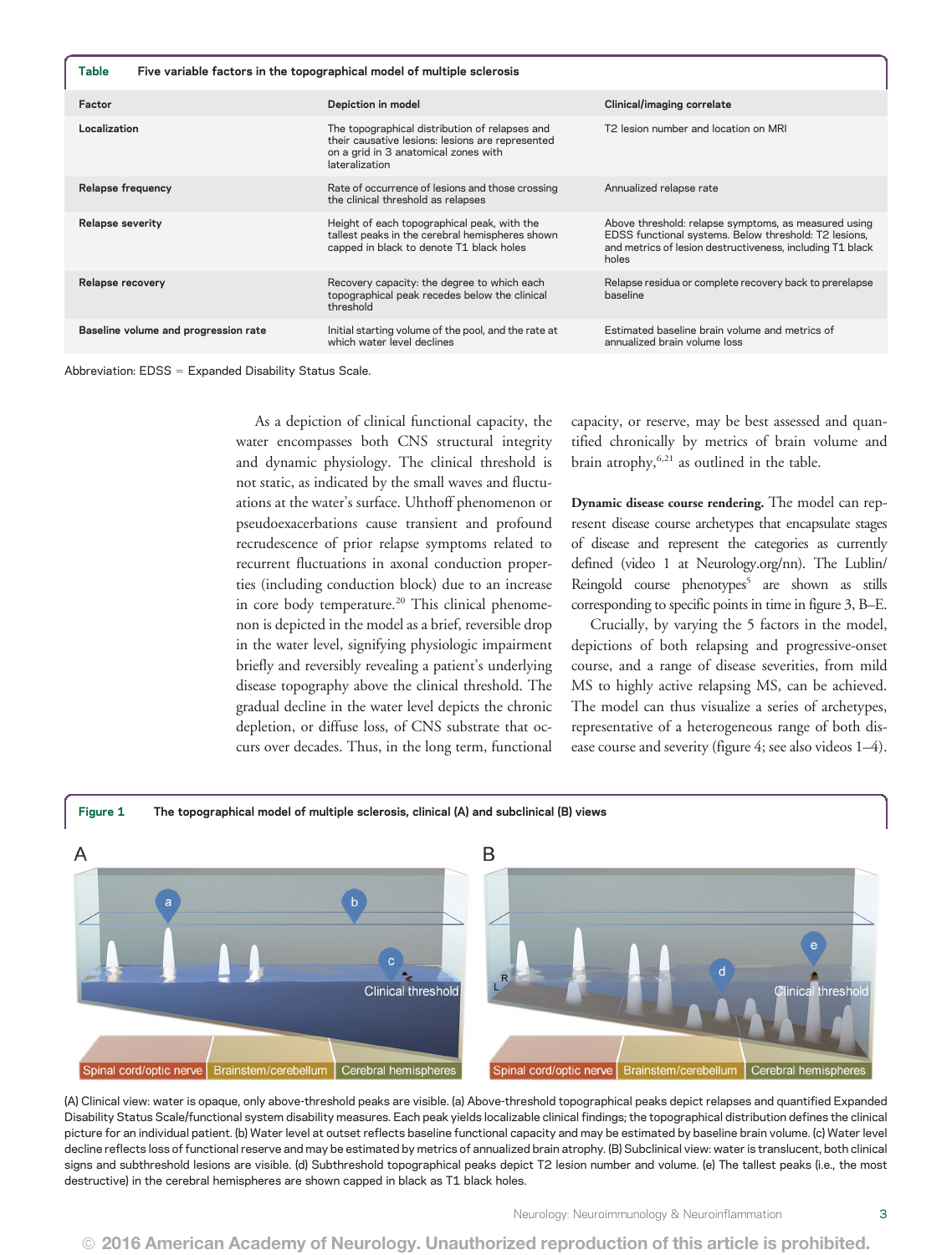Figure 2 Lesion localization visualized in the top view of the model B Spinal cord/optic nerve | Brain

In this view, the topographical distribution of lesions is shown in the anatomical grid, grouped across the 3 key regions with lateralization, replicating a distilled MRI perspective. Both T2 lesions and a representative T1 black hole are shown. (A) Top (clinical) view: water is opaque, only above-threshold peaks are visible. (B) Top (subclinical) view: water is translucent, subthreshold lesions are visible.

# CLINICAL PHENOMENA ILLUMINATED BY THE

TOPOGRAPHICAL MODEL The prevailing view in MS clinical phenomenology is that relapses and lesions are focal events,<sup>19</sup> whereas progression represents a generalized degenerative process.<sup>2</sup> If this were strictly true, however, MS progression would presumably manifest as a largely uniform, symmetrical deterioration of upper motor neuron, visual, sensory, and cognitive function, akin to a leukodystrophy. In contrast, the clinical recapitulation hypothesis posited by this model is that the relationship between the inflammatory lesions that characterize relapsing MS and the generalized loss of functional capacity seen in progressive disease is such that the clinical signs and symptoms of a given patient's progression principally localize to the multifocal lesions sustained from inflammatory disease activity. This is exemplified by the patient who, having recovered from a partial myelopathy affecting motor function of the right lower extremity, develops disability from incrementally worsening paresis of this leg, years after the relapse. In this way, like symptom recrudescence occurring transiently in the Uhthoff phenomenon and pseudoexacerbations,<sup>20</sup> progression in MS manifests as a permanent, incremental recapitulation of prior relapse symptoms and an unmasking of previously clinically silent lesions.

The model seeks to illuminate several welldescribed but poorly reconciled phenomena in the MS clinical course. It takes into account that some lesions have more prognostic significance than others on the basis of localization.15,22,23 Lesions in the shallow end are more apt to cause the long tract motor or sensory symptoms that contribute disproportionately to MS disability accumulation. This is congruent with recent data that spinal cord MRI may better discriminate between levels of disability than conventional brain MRI.12,13 Conversely, lesions in the cerebral hemispheres, such as prototypical MS periventricular lesions, are depicted as arising in the deep end of the pool, as they are least likely to cause discrete symptoms10 by virtue of the depth of cerebral functional reserve and compensatory ability. This elucidates the "clinical/MRI paradox" in MS, in which the clinical picture often appears more favorable than the lesion burden seen on conventional brain MRI would suggest.19,24–<sup>27</sup> The inflammatory activity that forges much of a patient's disease topography occurs early in the disease.28 The model illustrates how, although a significant brain lesion burden may appear discordant with a favorable clinical picture early in the disease course, early disease activity<sup>29</sup> or the amount of clinically silent disease seen on MRI<sup>30</sup> are meaningful predictors of disability in the long term.

While focal inflammatory lesions are depicted as topographical peaks rising from the pool base, the diffuse neurodegenerative process is depicted in this model by the water level's gradual decline. This is congruent with emerging data on diffuse tissue loss and brain atrophy, $31$  which may be present from the outset of disease course,<sup>6</sup> even at the time of radiologically isolated syndrome,<sup>32</sup> and may be the principal driver of disability during progressive disease.<sup>2,33</sup> The model also incorporates the beneficial effect of large baseline brain volume, which has been shown to exert a protective influence in both cognitive<sup>21</sup> and physical34 manifestations of the disease. It is important to note that the water in this model is indeed a depiction of *functional* capacity—physiology and structure—and not literally CNS parenchymal volume. This is also true, however, for all modalities of structural brain imaging; brain volume measures are themselves a surrogate for brain function, and atrophy for the loss thereof. It remains to be empirically determined what structural and functional metric, or combination of metrics, may be the most robust correlate of reserve and its decrement in this model.

Visualizing the loss of reserve in this way, the topographical model may help to demonstrate why some patients with MS "catch up to their MRIs," in that subthreshold lesions may lie in wait to ultimately manifest clinically if the loss of functional reserve—the declining threshold—is sufficient to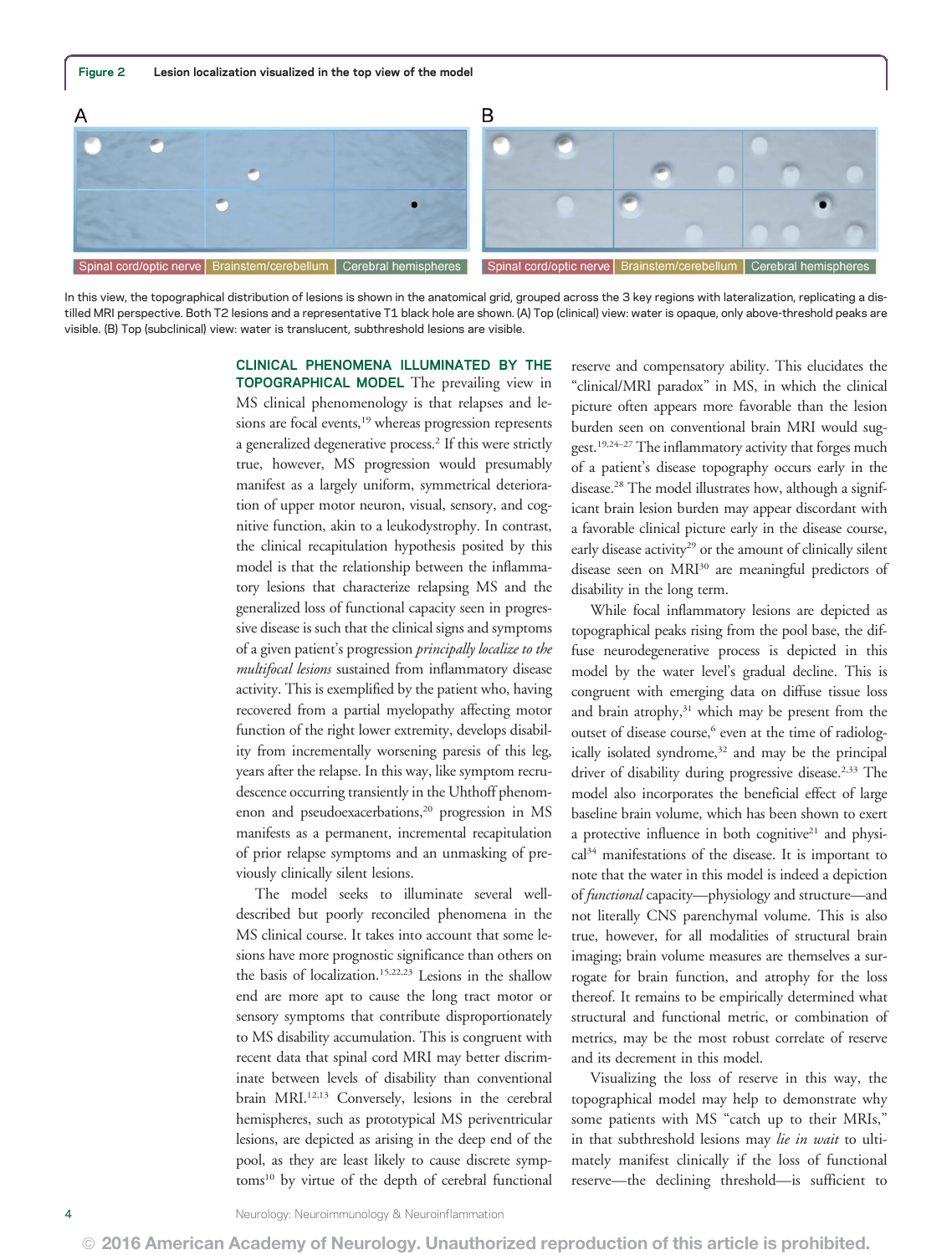

Still images from 5 key time points in this 20-year clinical course depiction are shown. (A) RIS: lesions emerge as topographical peaks that are apparent as T2 lesions on MRI but have not crossed the clinical threshold. (B) CIS: the first lesion (circled) to cross the clinical threshold denotes CIS. Lesions arising in the shallow end are more likely to cross the clinical threshold, as there is less functional reserve in these regions. (C) RRMS: the emergence of subsequent subthreshold lesions defines RRMS by the McDonald criteria. The second clinical relapse (circled) defines clinically definite MS—in this example, a brainstem attack. Additional lesions denote ongoing disease activity, i.e., "base effects." (D) SPMS is characterized by a gradual decline in functional capacity, revealing the underlying lesion topography above the clinical threshold. Disability is driven here principally by the dropping threshold, i.e., "surface effects" (downward arrow). Progression takes the form of a patient's particular disease topography, unmasking existing deficits and recapitulating symptoms of prior relapse—in this example, multifocal myelopathy and brainstem/cerebellar signs. (E) SPMS with activity is demonstrated by a new relapse (circled) occurring in the context of progressive disease. CIS = clinically isolated syndrome; MS = multiple sclerosis; RIS = radiologically isolated syndrome; RRMS = relapsingremitting MS;  $SPMS =$  secondary progressive MS.

clinically reveal them. As the relationship between focal inflammation and diffuse neurodegeneration, at the mechanistic level, has not been conclusively determined,<sup>2</sup> in the model, the rate of water decline can be varied independently from lesion formation. However, as the recapitulation hypothesis of this model posits: even if relapse rate and lesion burden have no direct effect on the rate of loss of functional reserve,<sup>35</sup> the topographical peaks, which are incrementally revealed as reserve is lost, are the loci of clinical progression. Thus, the model suggests that development of these lesions would more readily yield a progressive clinical course<sup>18</sup> even without a direct effect on neurodegeneration itself.<sup>4</sup> The crucial variable is the rate at which the threshold declines, as the loss of reserve determines whether these topographical peaks are revealed above the clinical threshold to a great or trivial degree.

IMPLICATIONS OF THE TOPOGRAPHICAL MODEL Potential implications for basic research. Conceptualizing MS as a unified continuum has implications for bench research. Studies seeking to identify biological differences between RRMS and SPMS, or primary progressive MS (PPMS) and SPMS, are inherently methodologically predicated on the assumption of discrete clinical phenotype categorizations. Thus, these studies may be looking for biological differences between categories that were not drawn along biological lines. Investigations into pathogenic mechanisms of disease could be evaluated across an MS continuum defined by varying the 5 factors outlined in the table, according to the clinical recapitulation hypothesis posited by this model.

The topographical model depicts both PPMS and SPMS clinical course patterns by varying these 5 factors, and thus argues that the clinical manifestation framework is not demonstrably different between patients with primary and secondary progressive forms of the disease.35–<sup>37</sup> It is worth noting that the depiction of PPMS in this model is concordant with the observation that the mean age at PPMS diagnosis is approximately 10 years later than in RRMS.<sup>38</sup> In this model, it takes that amount of time for the threshold to decline to the point that the lesions accumulated asymptomatically begin to be clinically revealed (see figure 4C and video 3). All MS lesions—even those in progressive disease had to form at some point, and their occurrence is considered (by both the current clinical phenotypes and by the topographical model) to be "disease activity." The model does not, however, take a position on the primacy of inflammation or neurodegeneration<sup>2,39,40</sup>: the model depicts topographical peaks beginning to form ("base effects") and the water level beginning to decline ("surface effects") simultaneously from the outset of disease.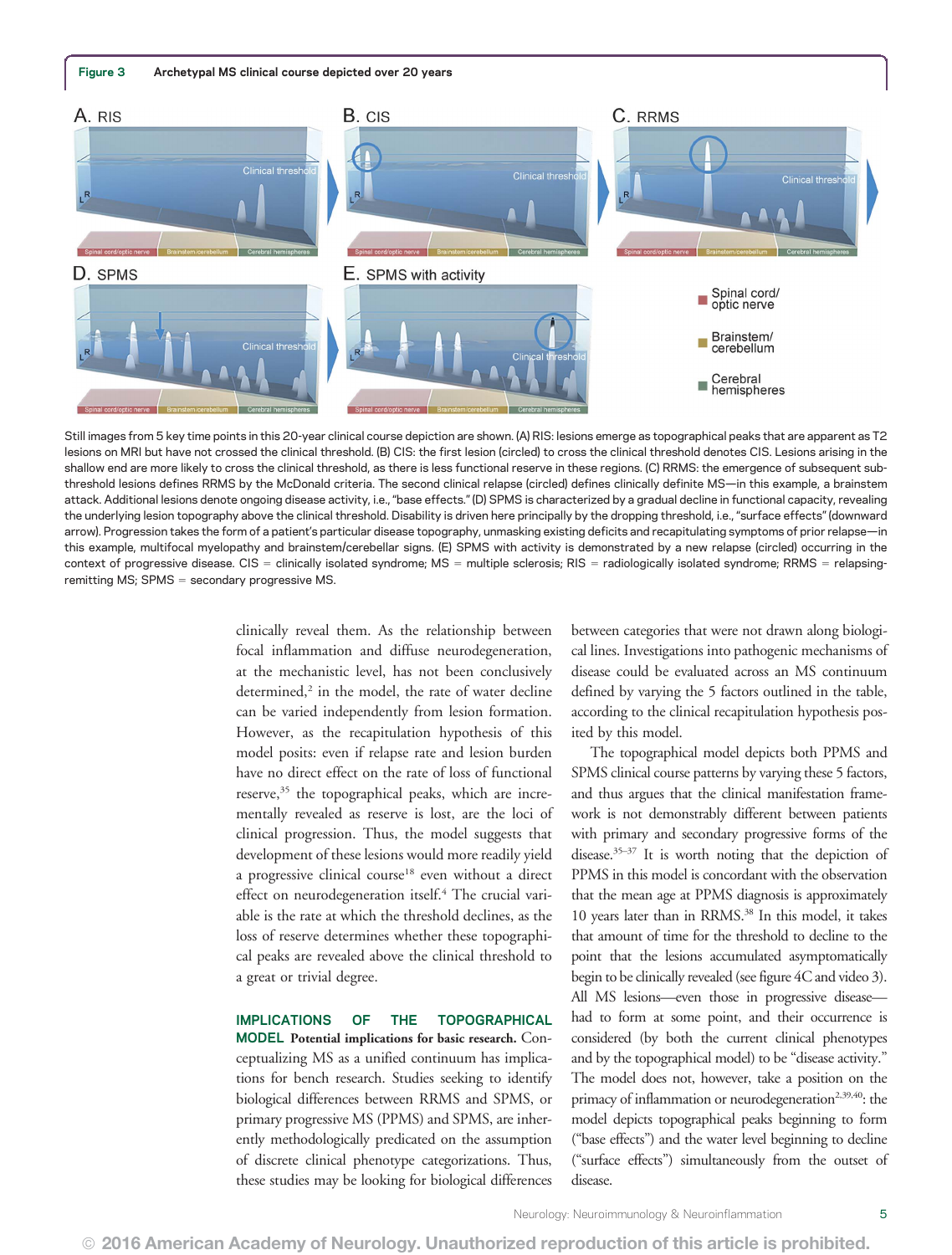Figure 4 Four representative disease-course archetypes

### A. Relapsing-remitting MS with early secondary progressive disease



B. Relapsing-remitting MS with highly active disease





D. Mild/benign course



The model conceptualizes relapsing and progressive contributions to disease course along a continuum: an individual's disease course can be driven predominantly by relapses, or predominantly by progression, and those with very mild or stable disease may demonstrate neither. Each archetypal disease course is shown at year 5 and year 20. (A) Relapsingremitting MS with early secondary progressive disease: relapsing disease transitions to secondary progressive MS with disability being driven in the early years by relapse ("base effects") and in the later years primarily by the declining threshold ("surface effects"). (B) Relapsing-remitting MS with highly active disease is characterized topographically by extensive clinical and subclinical inflammatory activity. Here, several lesions in the spinal cord and brainstem do not resolve below the clinical threshold, demonstrating lesions with high severity and low recovery capacity. (C) Primary progressive MS: several subthreshold lesions denote underlying disease activity, which do not cross the clinical threshold until functional reserve declines. Disability is driven here by the dropping threshold. (D) Mild course: no demonstrable disability is accumulated at 20 years of disease. All relapses resolve below the clinical threshold—demonstrating lesions with a high recovery capacity—and there is little depletion of functional reserve beyond that of normal aging. MS = multiple sclerosis.

Potential implications for clinical research and therapeutic goals. Considering progressive MS as part of a continuum may also have clinical implications: the topographical model suggests that patients with

relapsing forms of MS may also have evidence of progression, and that those with PPMS or SPMS warrant vigilance for relapses or inflammatory activity. In clinical trials of both SPMS<sup>41</sup> and PPMS,<sup>42</sup> patients with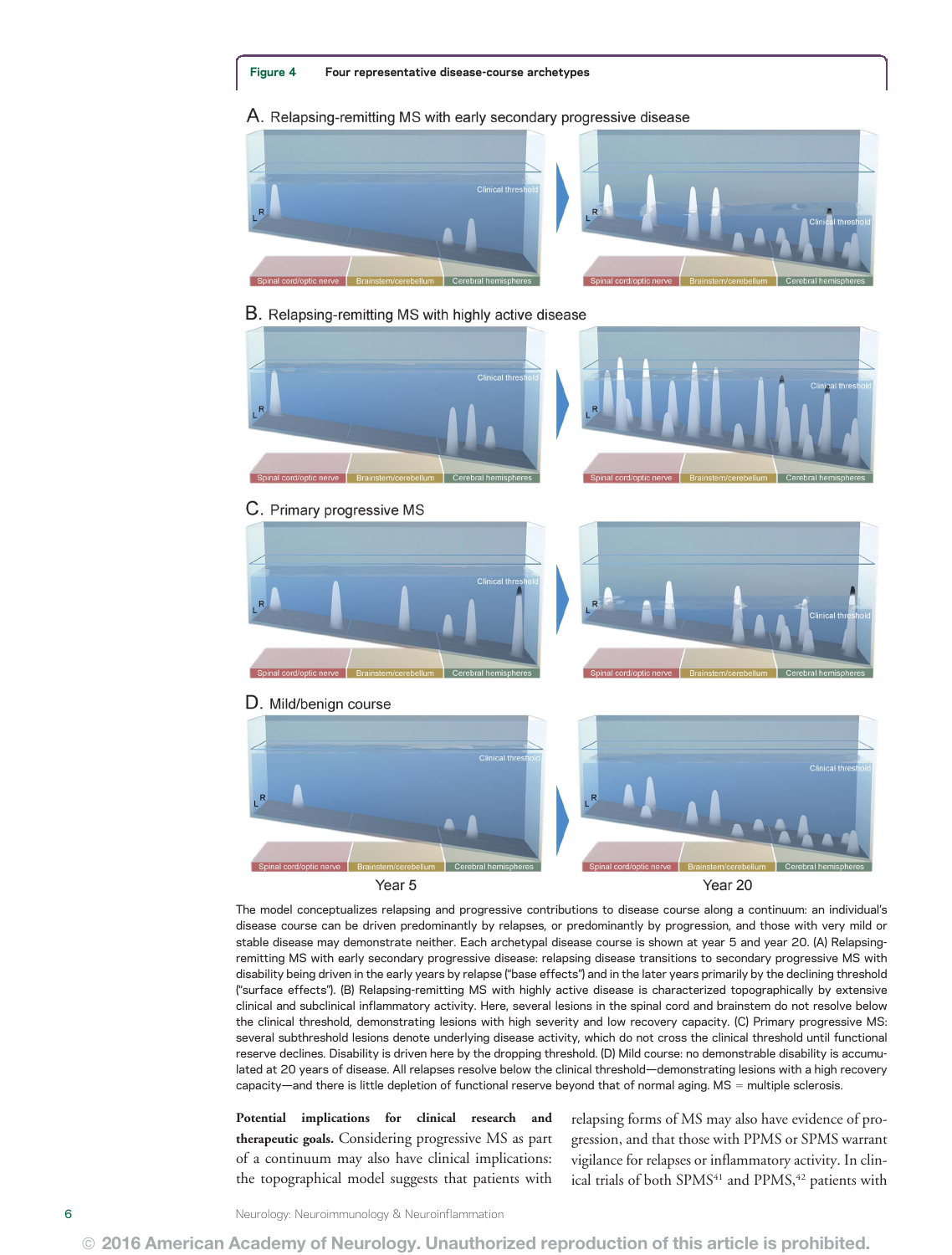a greater admixture of relapse/disease activity in a progressive context have been more apt to demonstrate a treatment benefit. Clinical trial outcomes of diseasemodifying therapies could be evaluated through the lens of the topographical model on the basis of their distinct "base effects" (preventing new lesions and the relapses they cause) and their "surface effects" (preventing the decline of functional reserve and potential imaging correlates thereof,<sup>43</sup> as outlined in the table). From a clinical research perspective, this could have bearing on how combination treatment strategies are designed, with a focus on combining therapeutics that work differentially on the "base" and on the "surface." If empirically validated, future investigations could include designing inclusion criteria for trials across a spectrum of disease as encapsulated in the topographical model.

Prior disease course depictions in MS classically show an accumulation of disability over time. The topographical model can show clinical quiescence, or disease stability, with little to no activity manifesting above the clinical threshold as displayed from years 11 through 17 in the "mild MS" example (figure 4D and video 4). As no evidence of disease activity (NEDA)<sup>44</sup> becomes an ever more achievable goal for more patients, it is appropriate that a new diseasecourse model be able to represent this outcome. In addition, positing functional reserve as dynamic may open up investigational avenues into maintenance or renewal of reserve, including through management of comorbidities shown to have deleterious effects on MS clinical course.45 Studies of positive health-related behavior (e.g., physical activity,<sup>46</sup> cognitive enrichment, $2^{1,47}$  avoidance of smoking $48$ ) can thus be incorporated into empirical studies of functional renewal, conceptualized as "filling up the tank" in this model.

# FUTURE DIRECTIONS AND LIMITATIONS OF THE

MODEL The topographical model of MS has both theoretical and practical limitations. Although it is congruent with clinical and imaging findings, not all of the assumptions in this model have been proven, and the central hypothesis, that progression clinically recapitulates prior relapse symptoms and unmasks previously clinically silent lesions, is empirically testable. Evaluating whether disability accumulation can be mapped to locations of previous lesions/relapses, and empirically validating the relationships among factors in this model, will require studying well-characterized longitudinal cohorts of patients with known relapse and lesion history who have progressed over time.

Empirical testing of the model initially warrants a mathematical simulation. As expressed in this model, above-threshold peaks cause demonstrable clinical signs and symptoms. Thus, the combined volume of above-threshold peaks corresponds with the degree of accumulated disability. The formula shown below depicts the fundamental summative relationship among the factors in the model.

$$
V(t) = \sum_{i} Af(h_i + l_i - I(t))
$$

$$
f(x) = \begin{cases} x & \text{if } x > 0\\ 0 & \text{if } x \le 0 \end{cases}
$$

Above-threshold topographical peaks correspond to accumulated disability. This formula is for abovethreshold topographical volume calculation at time point t, where  $V(t)$  = volume of above-threshold cumulative topographical peaks at time point  $t$ ;  $I(t)$  = water level at time point t;  $li$  = topographical peak height;  $hi$  = height of floor from lower baseline, based on slope and peak location.  $A =$  area of topographical peaks.  $li(A)$  = topographical peak volume.

This can be used as a first-order approximation to calculate disability accumulation over time and produce MS disease course tracings congruent with the existing clinical phenotypes. Moving forward, the cumulative volume of above-threshold peaks can be calibrated to Expanded Disability Status Scale (EDSS) levels. This framework can then be benchmarked against functional system and EDSS trajectories. Crucial to the empirical testing of this model is the mapping of above-threshold topographical peaks to their referable EDSS functional systems by lesion location. Precise anatomical mapping would allow multiple lesions affecting a particular pathway (for example, the pyramidal system) to exert a cumulative effect on that functional system score. Operationalizing this model will require identification of precise clinical and imaging metrics for each parameter and appropriate weighting of these variables outlined in the table to correspond to clinical course.

There remain unanswered questions in this regard. For example, the model depicts a single clinical threshold descending uniformly across anatomical regions in the CNS. This is intended as a first-order approximation to encapsulate the recapitulation hypothesis essential to the model. This single threshold may need to be further divided into uneven subsections, perhaps moving at different rates, if empirical evidence suggests variability in progression rate in different anatomical regions or functional systems (for instance, to elucidate greater inherent compensatory neuroplasticity in the visual system as compared to the motor system). The optic nerves reside in the shallow end of this model, as they possess relatively little functional reserve, and optic neuritis is one of the most common early relapse symptoms.<sup>49</sup> Optic nerve lesions, however, most often recover below the clinical threshold,<sup>49,50</sup> such that progressive visual loss is a relatively uncommon phenomenon. The anterior visual system in MS is subject to both focal events, as with optic neuritis, and gradual insidious loss of tissue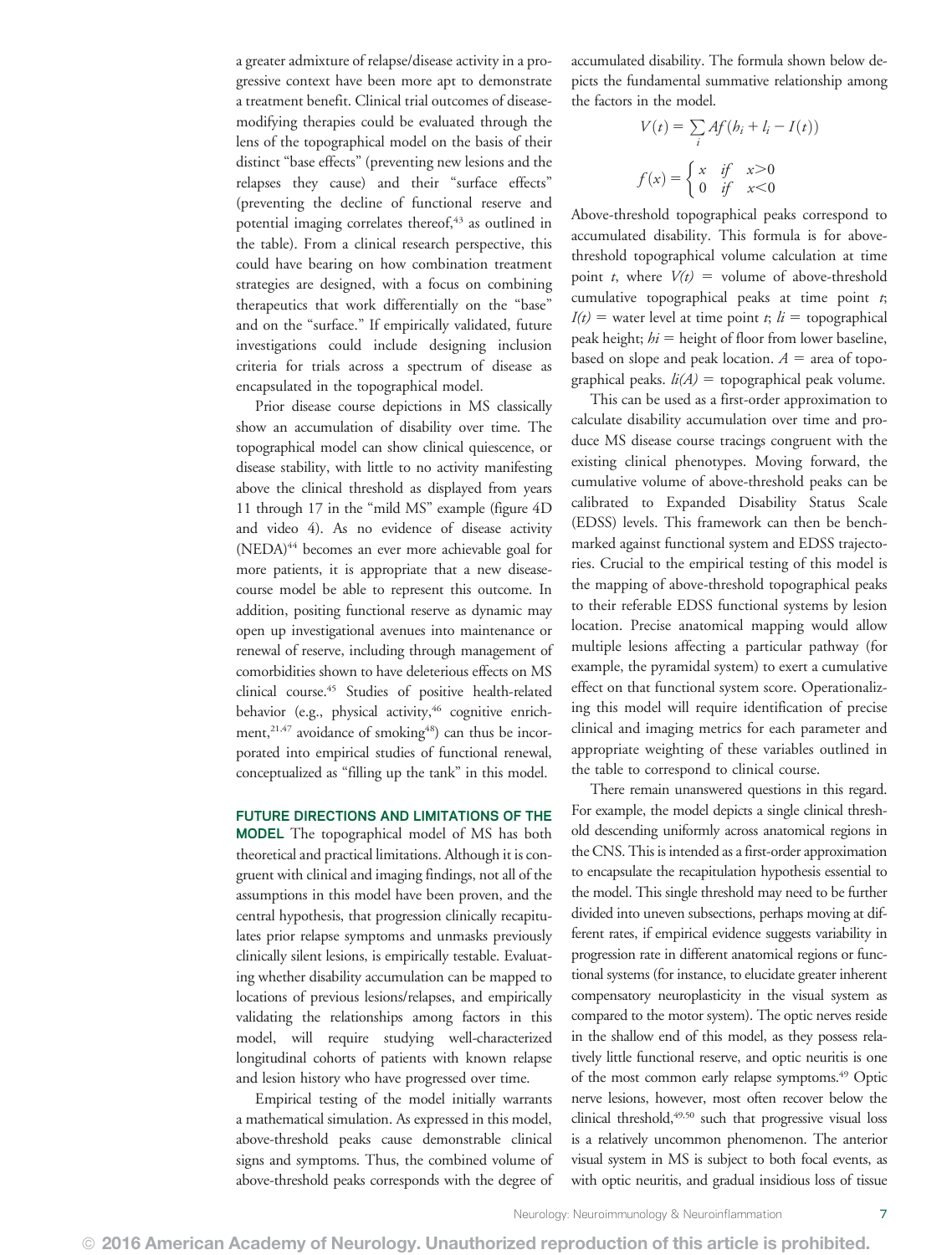substrate as seen by optical coherence tomography,<sup>51</sup> thus demonstrating that the basic clinical manifestation framework of this model holds true even for this location. The favorable prognostic contribution of optic neuritis to clinical course can be accounted for in this model by the high degree of below-threshold recovery of this symptom type (1 of the 5 variable factors in the model) and appropriate weighting of this functional system in EDSS calculations.

The concept of a clinical threshold itself may require adjustment based on CNS region or symptom type: a discrete threshold may be more applicable to the presence or absence of pyramidal tract dysfunction, and less to multifaceted symptomatic domains poorly assessed by the EDSS and in clinical practice, such as MSrelated cognitive dysfunction. This model is predicated on metrics that can be acquired in clinical practice using conventional MRI. Emerging MRI techniques demonstrate pathology within white and gray matter that appears normal on conventional imaging. As modern MRI methods become increasingly more sensitive to MS-related pathology (such as gray matter lesions and segmental atrophy), we may have even more robust imaging indicators that could be evaluated in the context of this model. Empirical studies could be designed to elucidate how these focal and diffuse disease processes may be indicative of subthreshold peaks, and a lowering of the clinical threshold, respectively.

In conclusion, the topographical model of MS has been designed to serve as a conceptual framework for depicting the clinical manifestation of MS disease course, and to set the stage for future empirical research. As it is refined and validated, the model has potential implications for patient care across the spectrum of disease, including a more clinically nuanced and individualized representation of disease course, which could allow for earlier identification of progressive MS. Analyzing existing clinical trial data from patient cohorts using the factors outlined in the model may have implications for future design of clinical trials. The model also has utility as an educational tool for patients and health care providers. A fully operationalized version of this model could utilize quantified metrics for individual patients in order to depict clinical course and may allow this tool to be used to prognosticate personalized outcomes.

### AUTHOR CONTRIBUTIONS

S.C.K. initiated the hypothesis project concept, was involved in model design and visualization, drafted the figures, drafted the manuscript, edited and revised the manuscript. K.C. was involved in model design and visualization, drafted the figures, drafted the manuscript, edited and revised the manuscript. S.D.N. was involved in model design and visualization, drafted the figures, edited and revised the manuscript. M.F. was involved in model design and visualization, edited and revised the manuscript.

### ACKNOWLEDGMENT

The authors acknowledge Dr. Fred D. Lublin from Mount Sinai for his support, spirited debate, and careful review of the manuscript, as well as

Drs. Andrew Solomon from the University of Vermont, and James Sumowski, Michelle Fabian, and Benjamin Laitman from Mount Sinai for their suggested revisions. The authors thank Drs. Aaron E. Miller, Ilana Katz Sand, Sylvia Klineova, Rebecca Farber, Robert Gross, Asaff Harel, Sam Horng, Achilles Ntranos, DNP Aliza Ben-Zacharia, and NP Gretchen Mathewson from Mount Sinai for workshopping the concept. They thank Oliver Bühler from New York University for collaborating on the mathematical expression of the model. They are grateful to the editorial review provided by Rose Krieger and the personal support provided by Nada Gligorov. This project was made possible by the pro bono services of Harrison and Star, in particular David Brungard, Carol Eng, Erik Gorka, Joseph Gonzalez, Chris Graves, Charles Heermann, Mardene Miller, Kathleen Murphy, John Panagis, Victoria Sperling, Daren Tillinger, and Jessica Weisman, whose digital and design expertise contributed to the visualization of the model.

### STUDY FUNDING

No outside source of funding was utilized in this project.

### **DISCLOSURE**

S.C. Krieger served on the scientific advisory board for Teva Neuroscience, received honoraria from Acorda Therapeutics, Bayer Healthcare, Biogen Idec, EMD Serono, Genentech, Genzyme, Novartis, Questcor, Takeda, Teva Neuroscience, consulted for Bayer Healthcare, Biogen Idec, EMD Serono, Genzyme, Genentech, Novartis, Questcor, Teva Neuroscience, was a speaker for Biogen Idec, Genzyme, received research support from National MS Society. K. Cook, S. De Nino and M. Fletcher have been employed by Harrison and Star. Go to [Neurology.org/nn](http://nn.neurology.org/lookup/doi/10.1212/NXI.0000000000000279) for full disclosure forms.

Received May 7, 2016. Accepted in final form July 7, 2016.

### REFERENCES

- 1. Lublin FD, Reingold SC. Defining the clinical course of multiple sclerosis: results of an international survey. Neurology 1996;46:907–911.
- 2. Mahad DH, Trapp BD, Lassmann H. Pathological mechanisms in progressive multiple sclerosis. Lancet Neurol 2015;14:183–193.
- 3. Confavreux C, Vukusic S. Natural history of multiple sclerosis: a unifying concept. Brain 2006;129:606–616.
- 4. Leray E, Yaouanq J, Le Page E, et al. Evidence for a twostage disability progression in multiple sclerosis. Brain 2010;133:1900–1913.
- 5. Lublin FD, Reingold SC, Cohen JA, et al. Defining the clinical course of multiple sclerosis: the 2013 revisions. Neurology 2014;83:278–286.
- 6. Chard DT, Griffin CM, Parker GJ, et al. Brain atrophy in clinically early relapsing-remitting multiple sclerosis. Brain 2002;125:327–337.
- 7. Magliozzi R, Howell O, Vora A, et al. Meningeal B-cell follicles in secondary progressive multiple sclerosis associate with early onset of disease and severe cortical pathology. Brain 2007;130:1089–1104.
- 8. Katz Sand I, Krieger SC, Farrell C, Miller AE. Diagnostic uncertainty during the transition to secondary progressive multiple sclerosis. Mult Scler 2014;20:1654–1657.
- 9. Mowry EM, Deen S, Malikova I, et al. The onset location of multiple sclerosis predicts the location of subsequent relapses. J Neurol Neurosurg Psychiatry 2008;80:400–403.
- 10. Mowry EM, Pesic M, Grimes B, et al. Demyelinating events in early multiple sclerosis have inherent severity and recovery. Neurology 2009;72:602–608.
- 11. Kearney H, Altmann DR, Samson RS, et al. Cervical cord lesion load is associated with disability independently from atrophy in MS. Neurology 2015;84:367–373.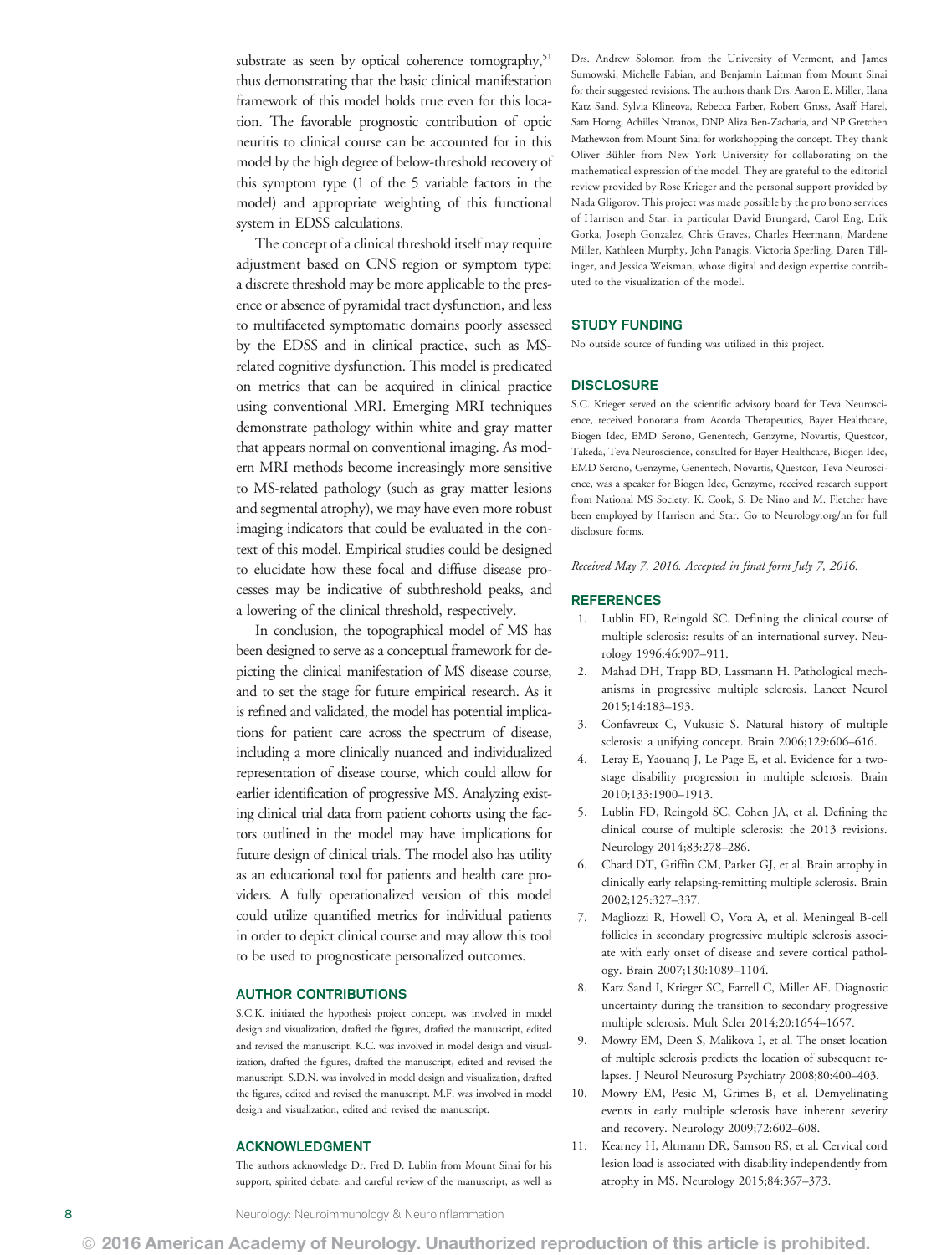- 12. Kearney H, Miller DH, Ciccarelli O. Spinal cord MRI in multiple sclerosis: diagnostic, prognostic and clinical value. Nat Rev Neurol 2015;11:327–338.
- 13. Okuda DT, Mowry EM, Cree BA, et al. Asymptomatic spinal cord lesions predict disease progression in radiologically isolated syndrome. Neurology 2011;76:686–692.
- 14. Zivadinov R, Stosic M, Cox JI, et al. The place of conventional MRI and newly emerging MRI techniques in monitoring different aspects of treatment outcome. J Neurol 2008;255:61–74.
- 15. Scott TF, Schramke CJ, Novero J, Chieffe C. Short-term prognosis in early relapsing-remitting multiple sclerosis. Neurology 2000;55:689–693.
- 16. Lublin FD, Baier M, Cutter G. Effect of relapses on development of residual deficit in multiple sclerosis. Neurology 2003;61:1528–1532.
- 17. Scott TF, Schramke CJ. Poor recovery after the first two attacks of multiple sclerosis is associated with poor outcome five years later. J Neurol Sci 2010;292:52–56.
- 18. Novotna M, Mateo Paz Soldán MM, Abou Zeid N, et al. Poor early relapse recovery affects onset of progressive disease course in multiple sclerosis. Neurology 2015;85:722–729.
- 19. Giovannoni G, Kieseier B, Hartung HP. Correlating immunological and magnetic resonance imaging markers of disease activity in multiple sclerosis. J Neural Neurosurg Psychiatry 1998;64(suppl):S31–S36.
- 20. Frohman TC, Davis SL, Beh S, et al. Uhthoff's phenomena in MS: clinical features and pathophysiology. Nat Rev Neurol 2013;9:535–540.
- 21. Sumowski JF, Rocca MA, Leavitt VM, et al. Brain reserve and cognitive reserve protect against cognitive decline over 4.5 years in MS. Neurology 2014;82:1776–1783.
- 22. Sastre-Garriga J, Tintoré M. Multiple sclerosis: lesion location may predict disability in multiple sclerosis. Nat Rev Neurol 2010;6:648–649.
- 23. Dalton CM, Bodini B, Samson RS, et al. Brain lesion location and clinical status 20 years after a diagnosis of clinically isolated syndrome suggestive of multiple sclerosis. Mult Scler 2012;18:322–328.
- 24. Barkhof F. The clinico-radiological paradox in multiple sclerosis revisited. Curr Opin Neurol 2002;15:239–245.
- 25. Barkhof F, Scheltens P, Frequin ST, et al. Relapsing-remitting multiple sclerosis: sequential enhanced MR imaging vs clinical findings in determining disease activity. Am J Roentgenol 1992;159:1041–1047.
- 26. Bakshi R, Thompson AJ, Rocca MA, et al. MRI in multiple sclerosis: current status and future prospects. Lancet Neurol 2008;7:615–625.
- 27. Okuda DT, Siva A, Kantarci O, et al. Radiologically isolated syndrome: 5-year risk for an initial clinical event. PLoS One 2014;9:e90509. DOI[:10.1371/journal.pone.0090509.](http://dx.doi.org/10.1371/journal.pone.0090509)
- 28. Scalfari A, Neuhaus A, Daumer M, et al. Early relapses, onset of progression, and late outcome in multiple sclerosis. JAMA Neurol 2013;70:214–222.
- 29. Weinshenker BG, Bass B, Rice GP, et al. The natural history of multiple sclerosis: a geographically based study: 2: predictive value of the early clinical course. Brain 1989;112:1419–1428.
- 30. Fisniku LK, Brex PA, Altmann DR, et al. Disability and T2 MRI lesions: a 20-year follow-up of patients with relapse onset of multiple sclerosis. Brain 2008;131:808–817.
- 31. Vollmer T, Signorovitch J, Huynh L, et al. The natural history of brain volume loss among patients with multiple sclerosis: a systematic literature review and meta-analysis. J Neurol Sci 2015;357:8–18.
- 32. De Stefano N, Stromillo ML, Rossi F, et al. Improving the characterization of radiologically isolated syndrome suggestive of multiple sclerosis. PLoS One 2011;6:e19452. DOI: [10.1371/journal.pone.0019452](http://dx.doi.org/10.1371/journal.pone.0019452).
- 33. Bermel RA, Bakshi R. The measurement and clinical relevance of brain atrophy in multiple sclerosis. Lancet Neurol 2006;5:158–170.
- 34. Sumowski JF, Rocca MA, Leavitt VM, et al. Brain reserve against physical disability progression over 5 years in multiple sclerosis. Neurology 2016;86:2006–2009.
- 35. Confavreux C, Vukusic S, Adeleine P. Early clinical predictors and progression of irreversible disability in multiple sclerosis: an amnesic process. Brain 2003;126:770–782.
- 36. Vukusic S, Confavreaux C. Primary and secondary multiple sclerosis. J Neurol Sci 2003;206:153–155.
- 37. Kremenchutzky M, Rice GP, Baskerville J, et al. The natural history of multiple sclerosis: a geographically based study 9: observations on the progressive phase of the disease. Brain 2006;129:584–594.
- 38. Tutuncu M, Tang J, Zeid NA, et al. Onset of progressive phase is an age-dependent clinical milestone in multiple sclerosis. Mult Scler 2013;19:188–198.
- 39. Trapp BD, Nave KA. Multiple sclerosis: an immune or neurodegenerative disorder? Annu Rev Neurosci 2008;31: 247–269.
- 40. Lassman H, van Horssen J, Mahad D. Progressive multiple sclerosis: pathology and pathogenesis. Nat Rev Neurol 2012;8:647–656.
- 41. Kappos L, Weinshenker B, Pozzilli C, et al. Interferon beta-1b in secondary progressive MS: a combined analysis of the two trials. Neurology 2004;63:1779–1787.
- 42. Hawker K, O'Connor P, Freedman MS, et al; OLYMPUS Trial Group. Rituximab in patients with primary progressive multiple sclerosis: results of a randomized doubleblind placebo-controlled multicenter trial. Ann Neurol 2009;66:460–471.
- 43. Sormani MP, Arnold DL, De Stefano N. Treatment effect on brain atrophy correlates with treatment effect on disability in multiple sclerosis. Ann Neurol 2014;75:43–49.
- 44. Bevan CJ, Cree BAC. Disease activity free status: a new end point for a new era in multiple sclerosis clinical research? JAMA Neurol 2014;71:269–270.
- 45. Conway DS, Thompson NR, Cohen JA. Influence of hypertension, diabetes, hyperlipidemia, and obstructive lung disease on multiple sclerosis disease course. Mult Scler Epub 2016 May 26. DOI: [10.1177/1352458516650512.](http://dx.doi.org/10.1177/1352458516650512)
- 46. Giesser BS. Exercise in the management of persons with multiple sclerosis. Ther Adv Neurol Disord 2015;8: 123–130.
- 47. Sumowski JF, Leavitt VM. Cognitive reserve in multiple sclerosis. Mult Scler 2013;19:1122–1127.
- 48. Manouchehrinia A, Tench CR, Maxted J, et al. Tobacco smoking and disability progression in multiple sclerosis: United Kingdom cohort study. Brain 2013; 136:2298–2304.
- 49. Toosy AT, Mason DF, Miller DH. Optic neuritis. Lancet Neurol 2014;13:83–99.
- 50. Beck RW, Cleary PA, Backlund JC. The course of visual recovery after optic neuritis: experience of the Optic Neuritis Treatment Trial. Ophthalmology 1994;101: 1771–1778.
- 51. Petzold A, de Boer JF, Schippling S, et al. Optical coherence tomography in multiple sclerosis: a systematic review and meta-analysis. Lancet Neurol 2010;9:921–932.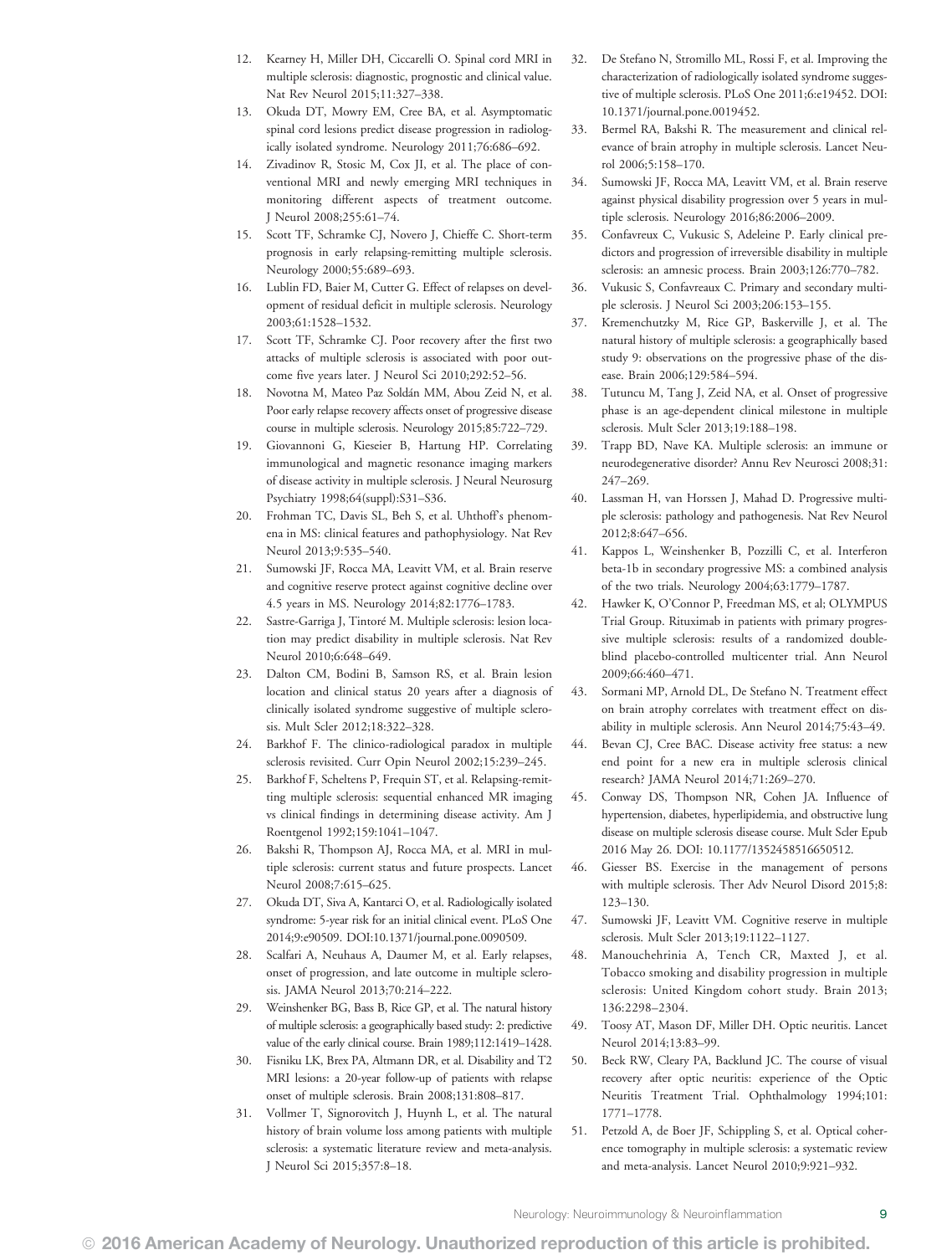# Neurology®<br>Neuroimmunology<br>& Neuroinflammation

Stephen C. Krieger, Karin Cook, Scott De Nino, et al. **course The topographical model of multiple sclerosis: A dynamic visualization of disease**

DOI 10.1212/NXI.0000000000000279 *Neurol Neuroimmunol Neuroinflamm* 2016;3;

**This information is current as of September 7, 2016**

2016 American Academy of Neurology. All rights reserved. Online ISSN: 2332-7812. Published since April 2014, it is an open-access, online-only, continuous publication journal. Copyright © *Neurol Neuroimmunol Neuroinflamm* is an official journal of the American Academy of Neurology.